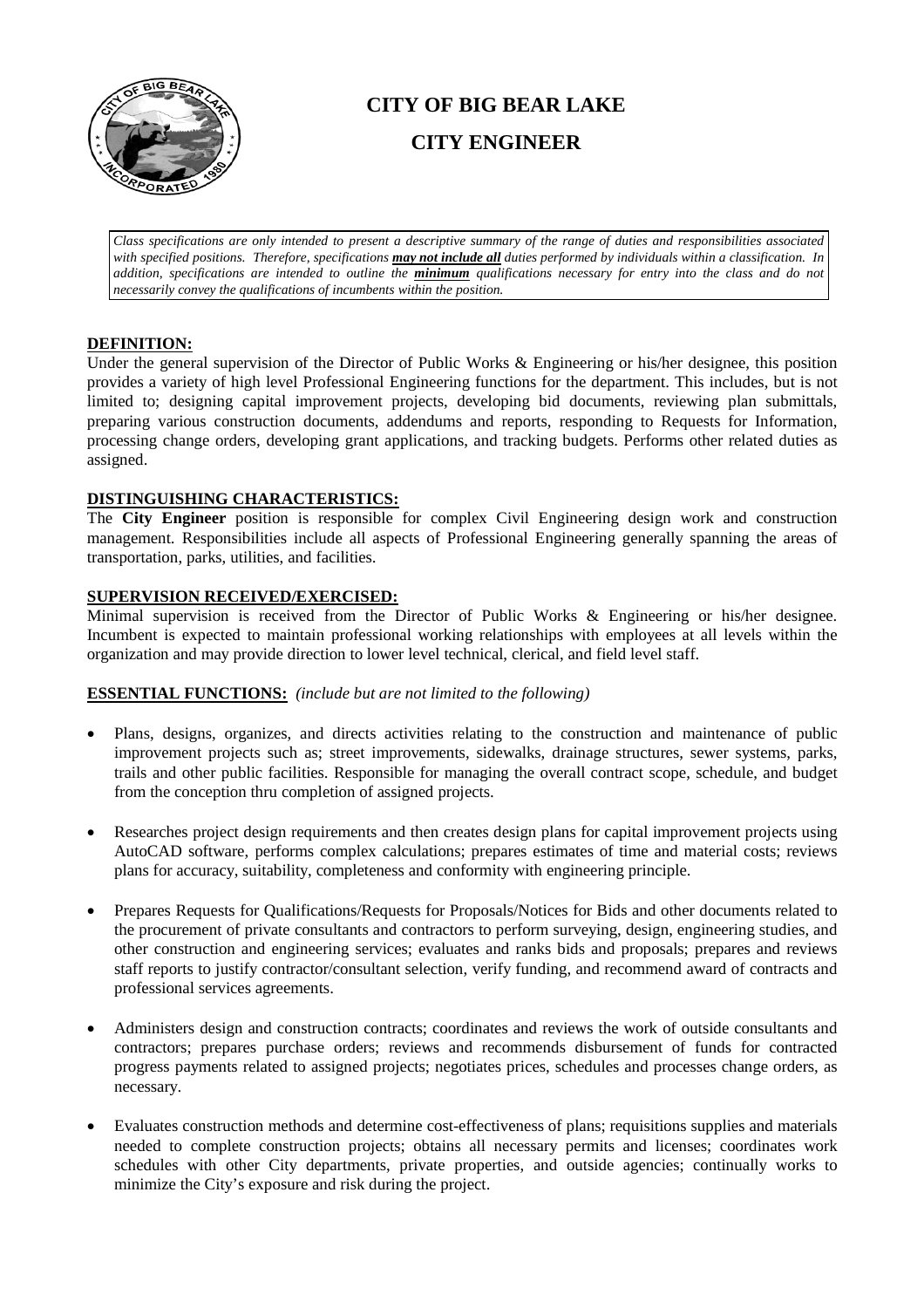# CITY ENGINEER Page 2

- Performs field inspections of construction and maintenance projects and certifies that projects are constructed in accordance with engineering design and construction standards, plans and specifications, the general plan, and other regulatory and guidance documents.
- Interprets and explains plans and contract terms to consultants, contractors, and field level workers, representing the City in a professional manner.
- Implements quality assurance and quality control procedures to ensure successful project outcomes as measured by project goals and community satisfaction.
- Investigates damage, accidents, or delays at construction sites, to ensure that proper procedures are carried out; takes action to deal with the results of delays, bad weather, or emergencies during the project.
- Coordinates and/or participates in departmental meetings related to project activity such as pre-construction and interim construction meetings.
- Performs long-range planning and budgeting for Capital Improvement Projects including the City's sanitary sewer collection system, storm drain conveyance system, city parks, transportation system, and city facilities; participates in identification and prioritization of Capital Improvement Projects.
- Participates in plan check, review and processing of plans for private developments affecting City streets, drains and related public works facilities; assures compliance with appropriate laws, codes, ordinances, rules and regulations.
- Reviews and issues surface alteration permits for driveway, utility cuts, or other construction activities within the public rights-of-way and prepares, reviews, and approves traffic control plans for construction work on city streets.
- Assists the public at the counter by calculating fees, issuing permits, and dispensing general and technical information regarding the City's engineering policies and procedures, related codes, ordinances, and regulations.
- Oversees the administration of grants, including the application process, City Council approval, contract preparation, coordination of grant funded construction projects, prepares/submits required grant reporting documentation and maintains required engineering records for grant audit purposes.
- Serves as the City's Floodplain Administrator and Municipal Separate Storm Sewer System (MS4) legal contact, ensures California Environmental Quality Act (CEQA) compliance is obtained for all public works projects, oversees compliance with the National Pollutant Discharge Elimination System (NPDES) program and all other environmental regulatory agency requirements.
- Provides assistance to the Director of Public Works & Engineering; conducts a variety of organizational studies, investigations, and operational studies; recommends modifications to engineering programs, policies, and procedures as appropriate; assists with the City's documentation of infrastructure inventories and maintenance of infrastructure records.
- Manages the City's engineering design manuals, construction standards, and specifications; updates and revises when necessary; participates in the development and implementation of goals, objectives and policies for assigned programs.
- Represents the Engineering department at Planning Commission, City Council, Design Review Committee,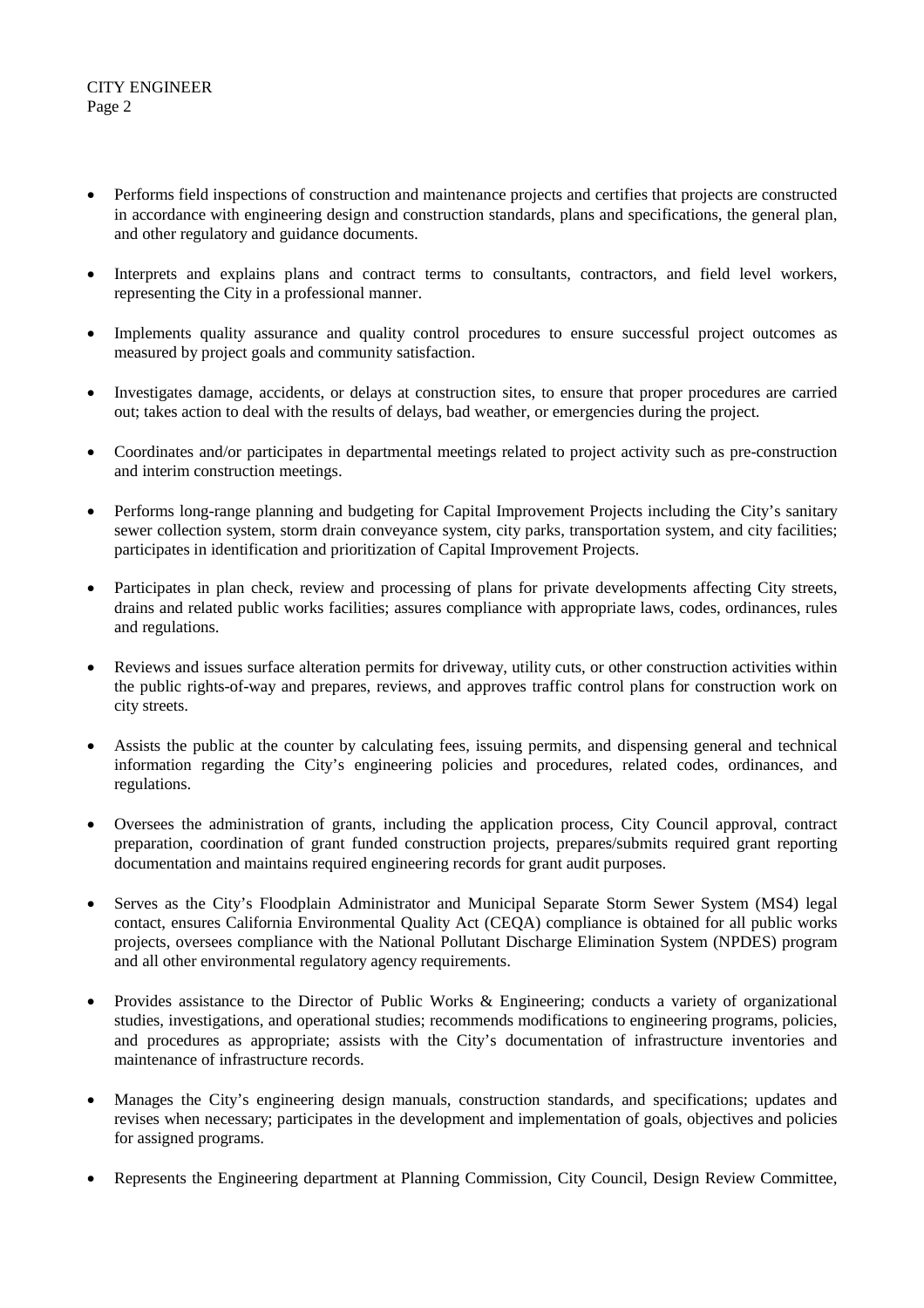and outside agency meetings; serves on a variety of professional boards and committees.

- Writes and compiles staff reports and supporting documentation to be presented at City Council and Planning Commission meetings; draft memorandums and professional correspondence to staff, vendors, contractors, consultants and others.
- Coordinates assigned activities with other city departments and outside organizations, including federal, state, and local agencies.
- Responds to and resolves citizen inquiries and complaints, replies to citizen requests for service, and provides information pertaining to department activities/projects.
- Participates in professional group meetings and trainings, maintains current working knowledge of new trends and innovations in the field of Civil Engineering including existing, revised, and new applicable codes, standards and professional industry developments.
- Demonstrates an understanding of applicable policies, procedures, and work methods associated with assigned duties; responds to questions and concerns from the general public; provides information as appropriate.
- Establishes positive working relationships with representatives of community organizations, government agencies, consultants and members of the public.
- Performs other related and peripheral duties as required and necessary for the successful performance of this job.

# **PHYSICAL, MENTAL, AND ENVIRONMENTAL WORKING CONDITIONS:**

Position requires prolonged or intermittent sitting, standing, walking on level, uneven, or slippery surfaces, reaching, twisting, turning, kneeling, bending, squatting, stooping, and crouching. The position also requires grasping, repetitive hand movement, and fine coordination in preparing reports and using a computer keyboard in the performance of daily duties. Additionally, the position requires near and far vision when reading correspondence, and using the computer, and acute hearing is required when providing phone service and communicating in person. The need to lift, carry, push and pull files, reports and other materials weighing up to forty (40) pounds is required. The employee may be required to travel to different sites and locations. When working outdoors, the incumbent may encounter extreme weather conditions, including wet, hot, cold, wind, snow, ice, and heavy vehicle traffic. The noise level in the work environment is usually quiet to moderate when indoors and moderate to loud when outdoors.

Some of these requirements may be accommodated for otherwise qualified individuals requiring and requesting such accommodations.

# **QUALIFICATIONS:** *(The following are minimal qualifications necessary for entry into the classification.)*

Any combination of training and experience that provides the desired knowledge, skills and abilities necessary for a City Engineer. A typical way of obtaining the required qualifications is as follows:

# **Education and/or Experience:**

A Bachelor's degree in Civil Engineering, or a related field from an accredited college/university is required. At least three (3) years of related experience in municipal engineering, infrastructure maintenance, construction, and operation of a public utility system is preferred. In addition, an advanced knowledge of AutoCAD is highly desired.